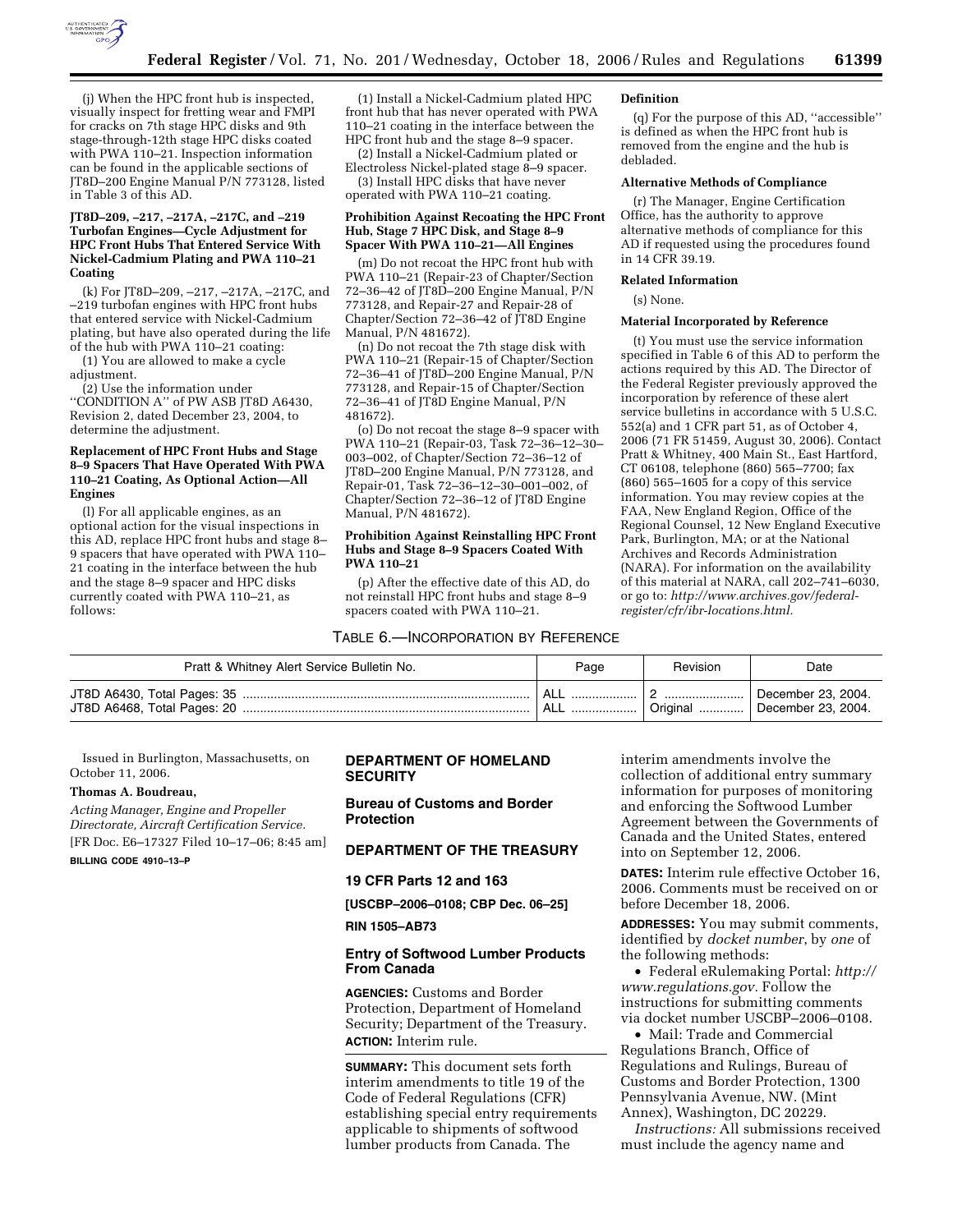docket number for this rulemaking. All comments received will be posted without change to *http:// www.regulations.gov*, including any personal information provided. For detailed instructions on submitting comments and additional information on the rulemaking process, see the ''Public Participation'' heading of the **SUPPLEMENTARY INFORMATION** section of this document.

*Docket:* For access to the docket to read background documents or comments received, go to *http:// www.regulations.gov*. Submitted comments may also be inspected during regular business days between the hours of 9 a.m. and 4:30 p.m. at the Office of Regulations and Rulings, Bureau of Customs and Border Protection, 799 9th Street, NW., 5th Floor, Washington, DC. Arrangements to inspect submitted comments should be made in advance by calling Joseph Clark at (202) 572– 8768.

**FOR FURTHER INFORMATION CONTACT:**  Millie Gleason, Office of Field Operations, Tel: (202) 344–1131.

**SUPPLEMENTARY INFORMATION:** 

# **Public Participation**

Interested persons are invited to participate in this rulemaking by submitting written data, views, or arguments on all aspects of the interim rule. The Bureau of Customs and Border Protection (CBP) also invites comments that relate to the economic, environmental, or federalism effects that might result from this interim rule. Comments that will provide the most assistance to CBP in developing these procedures will reference a specific portion of the interim rule, explain the reason for any recommended change, and include data, information, or authority that supports such recommended change.

### **Background**

#### *Softwood Lumber Agreement*

On September 12, 2006, the Governments of the United States and Canada (the ''Parties'') signed a bilateral Softwood Lumber Agreement (''SLA 2006'') concerning trade in softwood lumber products. The scope of the SLA 2006 is limited to the softwood lumber products listed as covered by the Agreement in Annex 1A of that document. A copy of the SLA 2006 is available for public viewing on the website of the Office of the United States Trade Representative located at *http://www.ustr.gov.* 

The SLA 2006 entered into force on October 12, 2006, (effective date), as designated by the Parties in an exchange of letters certifying that certain conditions have been met pursuant to Article II.1 of the Agreement. Unless terminated according to the terms set forth in Article XX, the SLA 2006 will remain in force until October 12, 2013, and may be extended by agreement of the Parties for an additional 2 years.

The SLA 2006, in pertinent part requires:

• The United States to retroactively revoke, in their entirety, any antidumping (AD) and countervailing duty (CVD) orders that relate to softwood lumber products beginning May 22, 2002 (the initiation date of the order) to the effective date of the Agreement, without the possibility of their reinstatement, and terminates all U.S. Department of Commerce proceedings related to the orders. The United States is also required to liquidate unliquidated entries subject to AD/CVD orders made on or after May 22, 2002, without regard to antidumping or countervailing duties, and with interest, pursuant to 19 U.S.C. 1677g(b).

• The United States to not initiate and/or take action concerning trade remedy investigations.

• Canada to apply export measures to exports of Softwood Lumber Products to the United States. For example, Canada will impose either an export charge or an export charge coupled with a volume restraint on exports of softwood lumber products to the United States from each Region described in 5 the Agreement and issue Export Permits on each entry of softwood lumber products exported from Canada to the United States.

### *SLA 2006 Entry Requirements*

In addition to the entry and entry summary information otherwise required for importation into the United States, as per section 484 of the Tariff Act of 1930, as amended, (19 U.S.C. 1484), the SLA 2006 obligates the United States to require that a U.S. importer provide specific information in connection with each entry of covered softwood lumber products from Canada. The information required under the SLA 2006 includes the following data elements:

(1) The Region of Origin of the softwood lumber product. The identified Regions are: Alberta, British Columbia (B.C.) Coast, B.C. Interior, Manitoba, Ontario, Saskatchewan, and Quebec. The regions designated as B.C. Coast and B.C. Interior are defined in *Forest Regions and Districts Regulation*, B.C. Reg, 123/2003, which is available for public viewing at *http:// www.qp.gov.bc.ca/statreg/reg/F/Forest/ 123*\_*2003.htm.* 

(2) The Export Permit Number issued by the Government of Canada for the shipment; and

(3) The original paper Certificate of Origin issued by the Maritime Lumber Bureau, where applicable.

## *Exclusions From SLA 2006 Export Measures*

Article X of the SLA 2006 identifies lumber products that are first produced in certain Canadian provinces, or produced by specific companies, as excluded from the export measures set forth in the Agreement. Specifically, Article X provides that SLA 2006 export measures will not apply to the following products:

(1) Softwood lumber products first produced in the Maritimes from logs originating in the Maritimes or State of Maine, that are:

(i) Exported directly to the United States from a Maritime province or

(ii) Shipped to a province that is not a Maritime province, and reloaded or further processed and subsequently exported to the United States, provided that the products are accompanied by an original Certificate of Origin issued by the Maritime Lumber Bureau. An original Certificate of Origin issued by the Maritime Lumber Bureau is a required entry summary document by CBP. The Certificate must specifically state that the corresponding CBP entries are for softwood lumber products first produced in the Maritimes from logs originating in the Maritimes or State of Maine;

(2) Softwood lumber products first produced in the Yukon, Northwest Territories or Nunavut from logs originating therein; and

(3) Softwood lumber products produced by the companies listed in Annex 10 of the SLA 2006.

## *Certificate of Origin From Maritime Lumber Bureau*

As the SLA 2006 requires softwood lumber products whose Region of Origin is the Maritimes to be accompanied by an original Certificate of Origin issued by the Maritime Lumber Bureau, and provides that the Certificate of Origin is a required entry summary document, CBP requires importers of this commodity to submit the original paper Certificate of Origin to CBP with the paper entry summary documentation (CBP Form 7501) for each entry. All other entries of softwood lumber products from Canada subject to the SLA 2006 may be filed electronically using the CBP Form e-7501.

It is noted that the Certificate of Origin issued by the Maritime Lumber Bureau is distinct from the NAFTA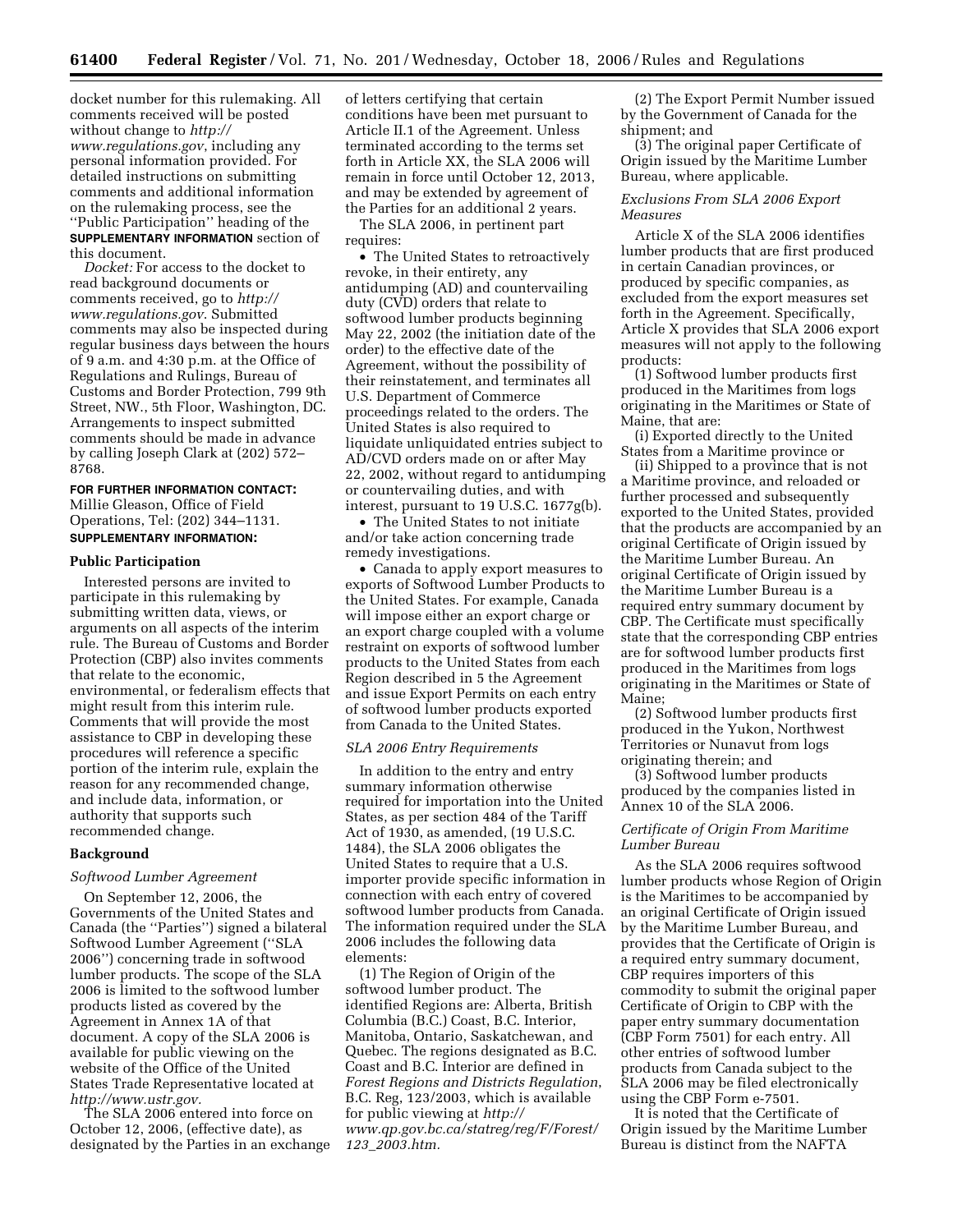Certificate of Origin required under § 181.22 of title 19 of the CFR.

This interim regulation adds the Certificate of Origin to the ''List of Records Required for the Entry of Merchandise'' set forth in the Appendix to part 163. The list, commonly referred to as the  $"$ (a)(1)(A) list," implements section 509(e) of the Trade Act of 1930, as amended (19 U.S.C. 1509(e)), whereby CBP is required to identify and publish a list of the records and entry information that is required to be maintained and produced under section 509(a)(1)(A) of the Tariff Act of 1930, as amended by title VI of Public Law 103– 182 (19 U.S.C. 1509(a)(1)(A)). Section 509(a)(1)(A) requires the production of records, within a reasonable time after demand by CBP, ''if such record is required by law or regulation for the entry of the merchandise (whether or not the Customs Service required its presentation at the time of entry).''

### *SLA 2006 Exchange of Information and Monitoring*

In order to facilitate monitoring of the SLA 2006, and in order to ensure that Canadian exporters have obtained the required export permits, the SLA 2006 also sets forth various cooperative measures which include the periodic exchange of export and import information collected by the two countries. The SLA 2006 also requires the Parties to establish Technical Working Groups to ensure the effective implementation and application of the export charges and the administration of the customs-related aspects of the Agreement, including export permits, volume restraints, data collection, and exchange of information.

### *CBP Entry Requirements Specific to Softwood Lumber Products From Canada in Revised 19 CFR 12.140*

The purpose of this document is to provide an appropriate regulatory context for the new requirements resulting from the SLA 2006. As these requirements relate to a special class of imported products, CBP is of the view that a distinct provision pertaining to this commodity and its specific entry requirements is appropriate. As existing § 12.140 of title 19 of the Code of Federal Regulations (CFR) contains obsolete provisions pertaining to a prior Softwood Lumber Agreement between the Governments of Canada and the United States that expired in March, 2001, this document amends, on an interim basis, § 12.140 to set forth the entry requirements mandated by the SLA 2006, as discussed below.

Section 12.140(a) sets forth definitions pertinent to the administration of this provision.

Section 12.140(b) specifies the information required to be collected pursuant to the SLA 2006. Importers are required to enter a letter code representing the softwood lumber product's Canadian Region of Origin in the data entry field entitled ''Country of Origin'' located on the CBP Form 7501. Importers must also enter a Canadianissued 8-digit export permit number preceded by a letter code designating either: (1) The date of shipment; (2) a Canadian Region whose exports of softwood lumber products are exempt from the export measures contained in the SLA 2006; or (3) a company listed in Annex 10 of the SLA 2006 as exempt from the Agreement's export measures.

Section 12.140(c) states that where a softwood lumber product's Region of Origin is the Maritimes, the original paper Certificate of Origin issued by the Maritime Lumber Bureau must be submitted to CBP with the paper entry summary documentation.

The letter codes described above are necessitated by the fact that the Canadian-issued Export Permit Number consists of eight digits, and the entry field for this data on the CBP Form 7501 holds nine digits. Accordingly, CBP uses an alpha-numeric code system whereby the first piece of data input into the Export Permit Number field on the CBP Form 7501 is a letter code designating either an exclusion from export measures based on a product's Region of Origin or a company's exempt-status, or the code is used to designate the date of shipment as defined in Article XXI.16 of the SLA 2006, in which the first twelve letters of the alphabet represent the twelve months of the year (*e.g.*, "A" represents January, "B" represents February, etc.). These codes enable the United States to fulfill its information collection and exchange obligations under Article XV of the Agreement by being able to assess monthly volumes attributable to specific Regions and excluded companies.

It is also noted that the SLA 2006 recognizes two separate and distinct Canadian Regions comprising the territory of the Canadian Province of British Columbia. Article XXI.45 of the Agreement designates B.C. Coast and B.C. Interior as separate Regions for purposes of the SLA 2006. As noted above, the geographic boundaries of B.C. Coast and B.C. Interior are set forth in *Forest Regions and Districts Regulation,*  B.C. Reg, 123/2003. The code ''XD'' is to be used to designate B.C. Coast in the ''Country of Origin'' data field on the CBP Form 7501. The code ''XE'' is to be

used to designate B.C. Interior. These new codes, as well as the existing codes applicable to the other Regions designated in the SLA 2006, are posted on the Administrative Message Board in the Automated Commercial System (ACS). In addition, this information will be provided to all Automated Broker Interface (ABI) Administrative Message System filers.

The requirement to submit these data elements to CBP goes into effect upon the date of filing of these interim amendments for public inspection in the **Federal Register**.

As noted above, the ''List of Records Required for the Entry of Merchandise'' set forth in the Appendix to part 163 of title 19 of the CFR (19 CFR part 163) is amended by this document to reflect the entry document requirements mandated by the SLA 2006. Section IV of the Appendix currently lists 19 CFR 12.140 as the authority for the entry records requirements, ''Province of first manufacture, export permit number and fee status of softwood lumber from Canada.'' This document revises that requirement to state that § 12.140(c) requires a ''Certificate of Origin issued by Canada's Maritime Lumber Bureau.''

#### **Comments**

Submitted comments will be available for public inspection in accordance with the Freedom of Information Act (5 U.S.C. 552) and § 103.11(b) of title 19 of the CFR (19 CFR 103.11(b)), on regular business days between the hours of 9 a.m. and 4:30 p.m. at the Trade and Commercial Regulations Branch, Office of Regulations and Rulings, Customs and Border Protection, 799 9th St., NW., Washington, DC. Arrangements to inspect submitted documents should be made in advance by calling Joseph Clark at (202) 572–8768.

# **Inapplicability of Notice and Delayed Effective Date Requirements**

Pursuant to 5 U.S.C. 553(a)(1), public notice and a delayed effective date are inapplicable to this interim regulation because it involves a foreign affairs function of the United States. The collection of information provided for in this interim regulation is required under the terms of the 2006 Softwood Lumber Agreement with Canada and is necessary to ensure effective monitoring of the operation of that Agreement.

#### **Executive Order 12866**

Because this rule involves a foreign affairs function of the United States, it is not subject to Executive Order 12866 and has not been reviewed by the Office of Management and Budget.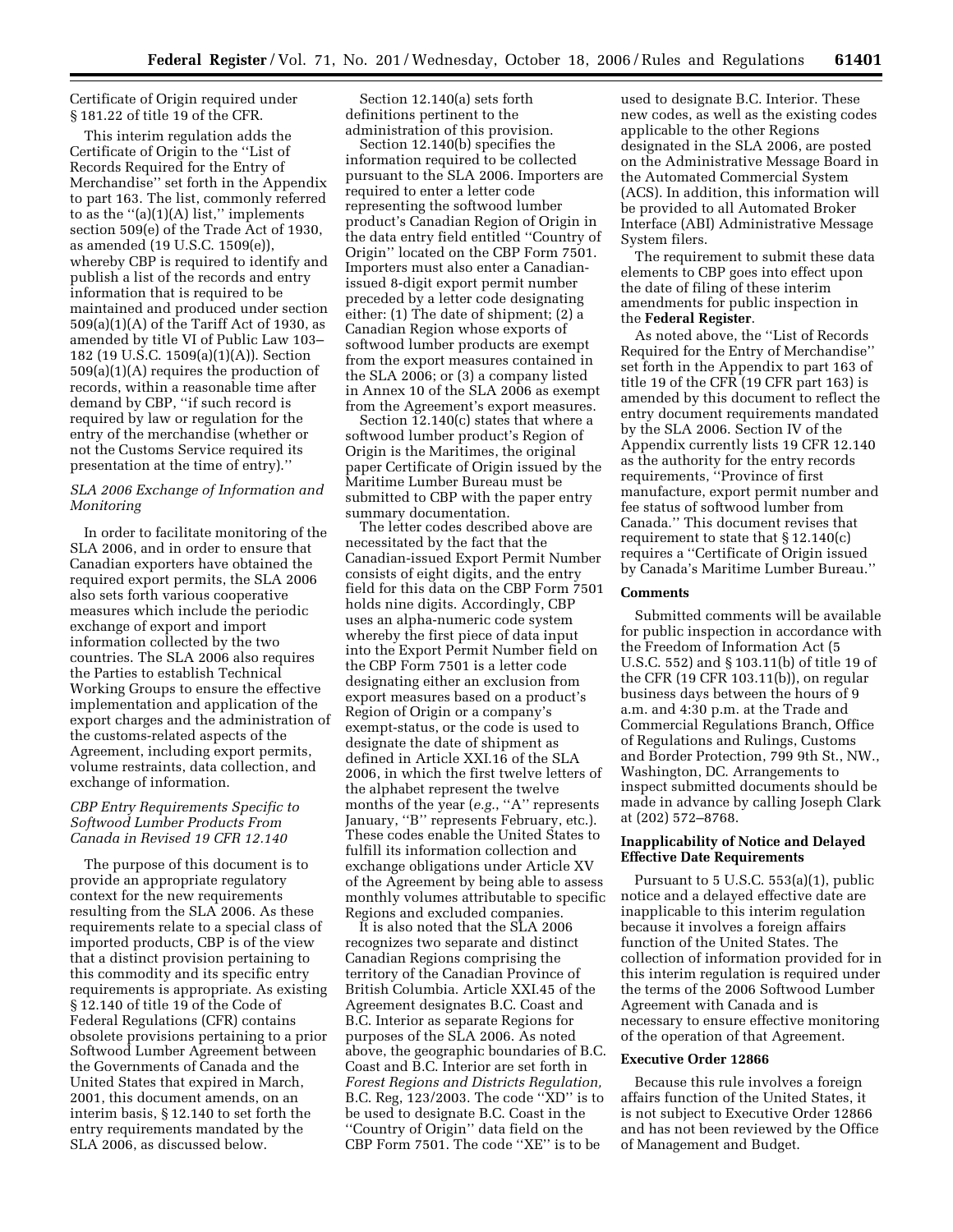## **Regulatory Flexibility Act**

Because no notice of proposed rulemaking is required for this interim rule, the provisions of the Regulatory Flexibility Act (5 U.S.C. 601 *et seq.*) do not apply.

### **Paperwork Reduction Act**

The collection of information referenced in this regulation, CBP Form 7501, has been previously reviewed and approved by the Office of Management and Budget in accordance with the requirements of the Paperwork Reduction Act (44 U.S.C. 3507) under OMB-assigned control number 1651– 0022.

### **Signing Authority**

This document is being issued in accordance with 19 CFR 0.1(a)(1).

## **List of Subjects**

# *19 CFR Part 12*

Bonds, Customs duties and inspection, Entry of merchandise, Imports, Prohibited merchandise, Reporting and recordkeeping requirements, Restricted merchandise.

#### *19 CFR Part 163*

Customs duties and inspection, Reporting and recordkeeping requirements.

### **Amendment to the Regulations**

■ For the reasons stated above, parts 12 and 163 of title 19 of the Code of Federal Regulations are amended as set forth below.

## **PART 12—SPECIAL CLASSES OF MERCHANDISE**

■ 1. The authority citation for part 12 continues to read in part as follows:

**Authority:** 5 U.S.C. 301; 19 U.S.C. 66, 1202 (General Note 3(i), Harmonized Tariff Schedule of the United States (HTSUS)), 1624.

\* \* \* \* \*

■ 2. Section 12.140 is revised to read as follows:

### **§ 12.140 Entry of softwood lumber products from Canada.**

The requirements set forth in this section are applicable for as long as the Softwood Lumber Agreement (SLA 2006), entered into on September 12, 2006, by the Governments of the United States and Canada, remains in effect.

(a) *Definitions*. The following definitions apply for purposes of this section:

(1) *British Columbia Coast.* ''British Columbia Coast'' means the Coastal Forest Regions as defined by the

existing *Forest Regions and Districts Regulation,* B.C. Reg. 123/2003.

(2) *British Columbia Interior.* ''British Columbia Interior'' means the Northern Interior Forest Region and the Southern Interior Forest Region as defined by the existing *Forest Regions and Districts Regulation,* B.C. Reg. 123/2003.

(3) *Date of shipment.* ''Date of shipment'' means, in the case of products exported by rail, the date when the railcar that contains the products is assembled to form part of a train for export; otherwise, the date when the products are loaded aboard a conveyance for export. If a shipment is transshipped through a Canadian reload center or other inventory location, the date of shipment is the date the merchandise leaves the reload center or other inventory location for final shipment to the United States.

(4) *Maritimes.* ''Maritimes'' means New Brunswick, Canada; Nova Scotia, Canada; Prince Edward Island, Canada; and Newfoundland and Labrador, Canada.

(5) *Region.* ''Region'' means British Columbia Coast or British Columbia Interior as defined in paragraphs (a)(1) and (2) of this section; Alberta, Canada; Manitoba, Canada; Maritimes, Canada; Northwest Territories, Canada; Nunavut Territory, Canada; Ontario, Canada; Saskatchewan, Canada; Quebec, Canada; or Yukon Territory, Canada.

(6) *Region of Origin.* ''Region of Origin'' means the Region where the facility at which the softwood lumber product was first produced into such a product is located, regardless of whether that product was further processed (for example, by planing or kiln drying) or was transformed from one softwood lumber product into another such product (for example, a remanufactured product) in another Region, with the following exceptions:

(i) The Region of Origin of softwood lumber products first produced in the Maritime Provinces from logs originating in a non-Maritime Region will be the Region where the logs originated; and

(ii) The Region of Origin of softwood lumber products first produced in the Yukon, Northwest Territories or Nunavut (the 'Territories') from logs originating outside the Territories will be the Region where the logs originated.

(7) *SLA 2006.* ''SLA 2006'' or ''SLA'' means the Softwood Lumber Agreement entered into between the Governments of Canada and the United States on September 12, 2006.

(8) *Softwood lumber products.*  ''Softwood lumber products'' mean those products described as covered by the SLA 2006 in Annex 1A of the Agreement.

(b) *Reporting requirements.* In the case of softwood lumber products from Canada listed in Annex 1A of the SLA 2006, the following information must be included on the electronic entry summary documentation (CBP Form 7501) for each entry:

(1) *Region of Origin.* The letter code representing a softwood lumber product's Canadian Region of Origin, as posted on the Administrative Message Board in the Automated Commercial System. (For example, the letter code ''XD'' designates softwood lumber products whose Region of Origin is British Columbia Coast. The letter code ''XE'' designates softwood lumber products whose Region of Origin is British Columbia Interior.)

(2) *Export Permit Number.* The 8-digit Canadian-issued Export Permit Number, preceded by one of the following letter codes:

(i) The letter code assigned to represent the date of shipment (*i.e.*, ''A'' represents January, ''B'' represents February, ''C'' represents March, *etc*.), except for those softwood lumber products produced by a company listed in Annex 10 of the SLA 2006 or whose Region of Origin is the Maritimes, Yukon, Northwest Territories or Nunavut;

(ii) The letter code ''X'', which designates a company listed in Annex 10 of the SLA 2006; or

(iii) The letter code assigned to represent the Maritimes (code M); Yukon (code Y); Northwest Territories (code W); or Nunavut (code N), for softwood lumber products originating in these regions.

(c) *Original Maritime Certificate of Origin.* Where a softwood lumber product's Region of Origin is the Maritimes, the original paper copy of the Certificate of Origin issued by the Maritime Lumber Bureau must be submitted to CBP with the paper entry summary documentation for each entry. The Certificate of Origin must specifically state that the corresponding CBP entries are for softwood lumber products first produced in the Maritimes from logs originating in the Maritimes or State of Maine.

(d) *Recordkeeping.* Importers must retain copies of export permits, certificates of origin, and any other substantiating documentation issued by the Canadian Government pursuant to the recordkeeping requirements set forth in part 163 of title 19 to the CFR.